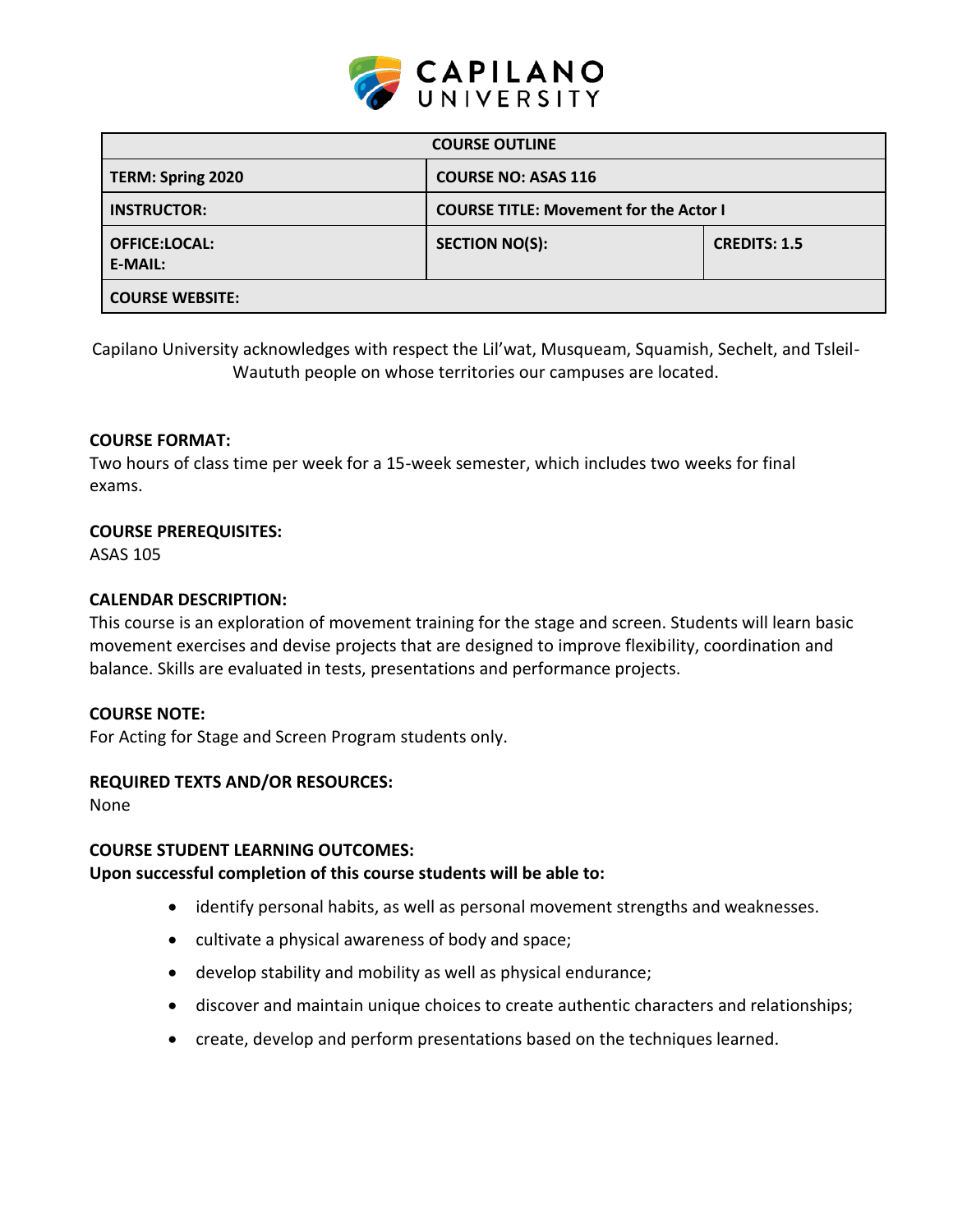#### **COURSE CONTENT:**

| <b>Week</b>    | <b>Course Content</b>                 | <b>Assignments</b>                  |  |
|----------------|---------------------------------------|-------------------------------------|--|
| 1              | Introduction to Laban/Bartinieff      |                                     |  |
| $\overline{2}$ | Laban 2 - Body, Shape, Space          |                                     |  |
| 3              | Laban 3 - Efforts                     |                                     |  |
| 4              | Laban 4 - Efforts - states and drives | Materials for composition #1 due    |  |
| 5              | Laban 5 – Transitions and             |                                     |  |
|                | composition development               |                                     |  |
| 6              | Laban $6$ – Composition #1            | Written work for composition #1 due |  |
|                | Presentations                         |                                     |  |
| 7              | Laban 7 - Reflection and integration  |                                     |  |
| 8              | Intro to Viewpoints-Kinesthetic       | PB midterm evaluations              |  |
|                | response, tempo                       |                                     |  |
| 9              | Foundations - spatial relationship,   |                                     |  |
|                | shape, repetition and duration        |                                     |  |
| 10             | Foundations – gesture, floor pattern, | Reflective Writing #1               |  |
|                | architecture                          |                                     |  |
| 11             | Viewpoints improvisation-             | Reflective Writing #2               |  |
| 12             | Composition development               |                                     |  |
| 13             | Composition development               |                                     |  |
| 14             | <b>Composition #2 Presentations</b>   | Composition 2 due                   |  |
| 15             |                                       | PB end of term evaluations          |  |

### **EVALUATION PROFILE:**

| 1. Compositions Assignments (2 @ 15%)30% |  |
|------------------------------------------|--|
|                                          |  |
|                                          |  |
|                                          |  |
|                                          |  |
|                                          |  |

- **ASSIGNMENTS:** 1. *Compositions Assignments (2):* Students will prepare movement compositions informed by the theories and practices covered in studio work. Evaluation is the realization of a performance that addresses aesthetic/analytic processes revealed in the studio training. The second composition will also include a collaborative process that will also be assessed.
	- 2. *Written Work for Composition 1*: Students will use Laban terminology to effectively convey their first composition.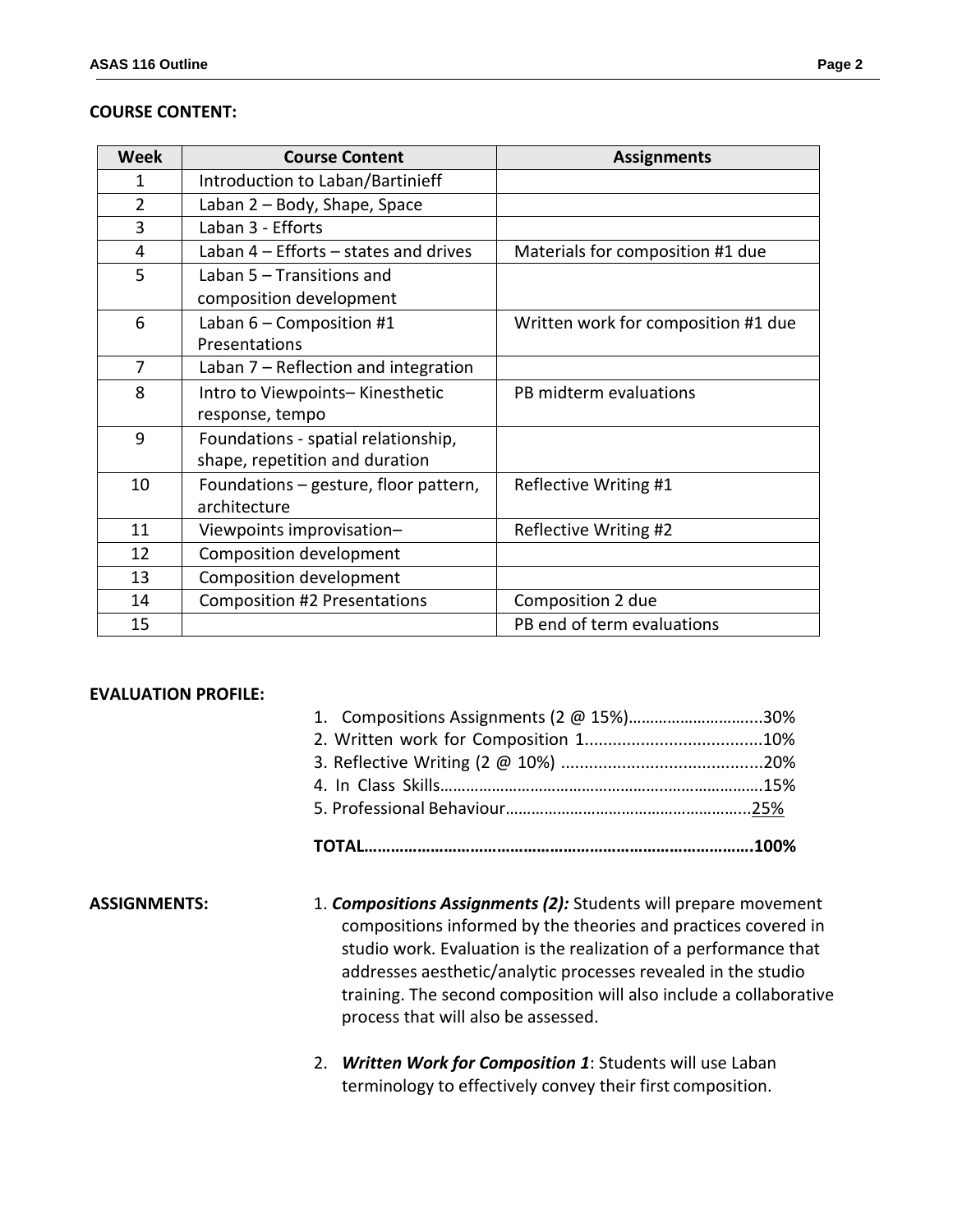- 3. *Reflective Writing (2):* Students will share reflections on their goals and progress in class and journal their progress.
- 4. *In Class Skills:* Students will be evaluated on their progress and understanding of their physical training. The training exercises will present different challenges to different students. Students must balance their training reflectively, focusing equally on strengths and weaknesses.
- 5. *Professional Behaviour:* Students must demonstrate professional behaviour as outlined in the Theatre department *Standards for Professional Behaviour*. Students will receive a mid-term progress report worth 10% and an end of term mark worth 15%.

#### **GRADING PROFILE:**

| A+ | $= 90 - 100$ | $B+ = 77-79$ | $= 67-69$   | $D = 50-59$ |
|----|--------------|--------------|-------------|-------------|
|    | = 85-89      | $B = 73-76$  | $= 63 - 66$ | $F = 0-49$  |
| A- | $= 80 - 84$  | $B - 70-72$  | $= 60 - 62$ |             |

### **Incomplete Grades**

Grades of Incomplete "I" are assigned only in exceptional circumstances when a student requests extra time to complete their coursework. Such agreements are made only at the request of the student, who is responsible to determine from the instructor the outstanding requirements of the course.

## **Late Assignments**

Assignments are due at the beginning of the class on the due date listed. If you anticipate handing in an assignment late, please consult with your instructor beforehand.

### **Missed Exams/Quizzes etc.**

Make-up exams, quizzes and/or tests are given at the discretion of the instructor. They are generally given only in medical emergencies or severe personal crises. Some missed labs or other activities may not be able to be accommodated. Please consult with your instructor.

## **English Usage**

Students are expected to proofread all written work for any grammatical, spelling and stylistic errors. Instructors may deduct marks for incorrect grammar and spelling in written assignments. Students are expected in oral assignments to remain accurate to the text chosen.

### **On-line Communication**

Outside of the classroom, instructors will (if necessary) communicate with students using either their official Capilano University email or Moodle; please check both regularly. Official communication between Capilano University and students is delivered to students' Capilano University email addresses only.

### **Attendance**

Students are expected to be on time for classes, and to attend all classes and rehearsals. Attendance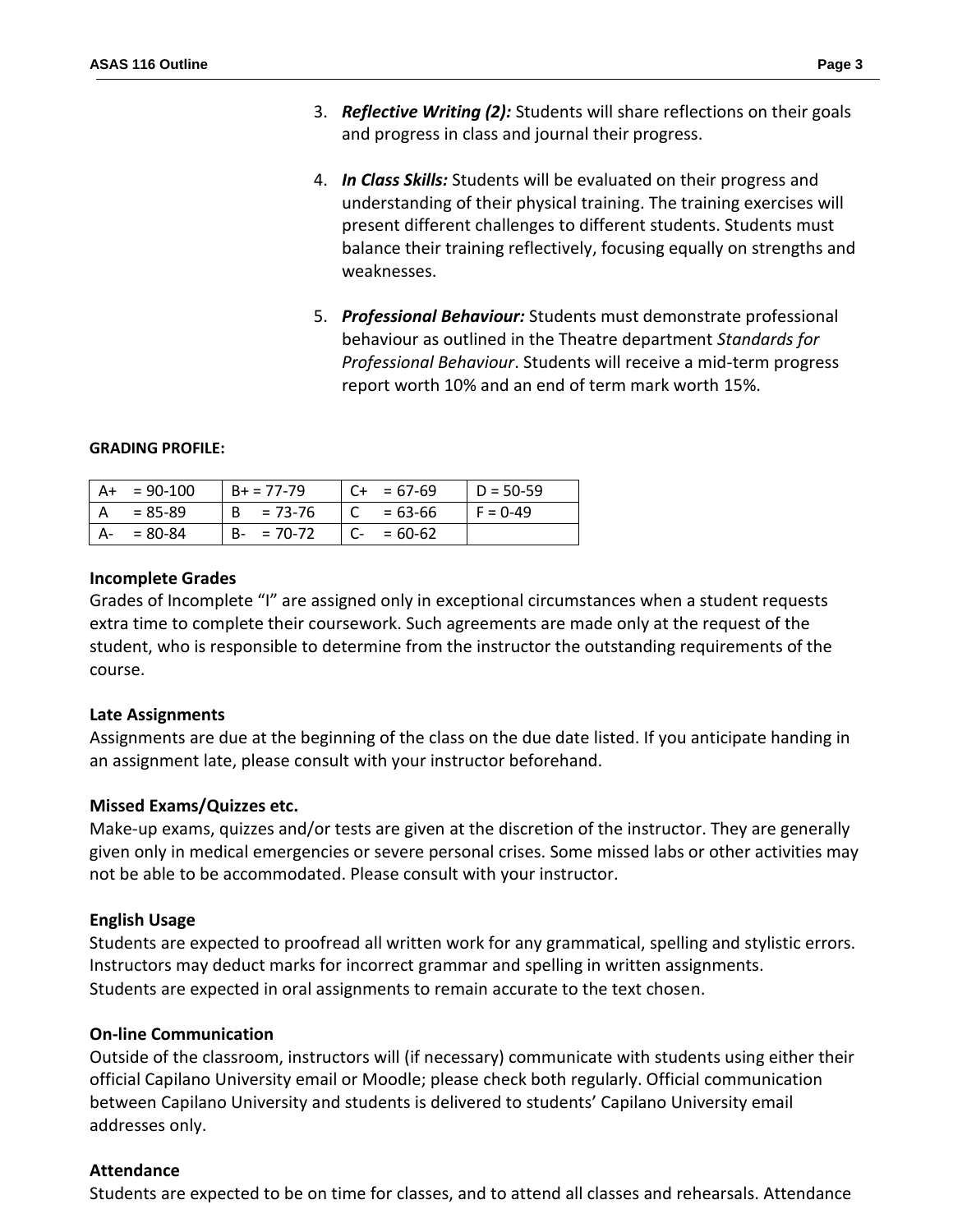#### **ASAS 116 Outline Page 4**

is essential for successful completion of the course. Students who miss more than 10% of classes will not receive credit for the course. Students are responsible for all material covered in class, even if absent, including announcements and day-to-day assignments.

## **UNIVERSITY OPERATIONAL DETAILS**

## **Tools for Success**

Many services are available to support student success for Capilano University students. A central navigation point for all services can be found at:<https://www.capilanou.ca/student-life/>

## **Capilano University Security: download the [CapU Mobile Safety App](https://www.capilanou.ca/student-life/support--wellness/safety--security/capu-safe-app/)**

## **Policy Statement (S2009-06)**

Capilano University has policies on Academic Appeals (including appeal of final grade), Student Conduct, Academic Integrity, Academic Probation and other educational issues. These and other policies are available on the University website.

## **Academic Integrity (S2017-05)**

Any instance of academic dishonesty or breach of the standards of academic integrity is serious and students will be held accountable for their actions, whether acting alone or in a group. See policy and procedures S2017-05 Academic Integrity for more information: [https://www.capilanou.ca/about](https://www.capilanou.ca/about-capu/governance/policies/)[capu/governance/policies/](https://www.capilanou.ca/about-capu/governance/policies/)

Violations of academic integrity, including dishonesty in assignments, examinations, or other academic performances, are prohibited and will be handled in accordance with the Student Academic Integrity Procedures.

**Academic dishonesty** is any act that breaches one or more of the principles of academic integrity. Acts of academic dishonesty may include but are not limited to the following types:

**Cheating**: Using or providing unauthorized aids, assistance or materials while preparing or completing assessments, or when completing practical work (in clinical, practicum, or lab settings), including but not limited to the following:

- Copying or attempting to copy the work of another during an assessment;
- Communicating work to another student during an examination;
- Using unauthorized aids, notes, or electronic devices or means during an examination;
- Unauthorized possession of an assessment or answer key; and/or,
- Submitting of a substantially similar assessment by two or more students, except in the case where such submission is specifically authorized by the instructor.

**Fraud**: Creation or use of falsified documents.

**Misuse or misrepresentation of sources**: Presenting source material in such a way as to distort its original purpose or implication(s); misattributing words, ideas, etc. to someone other than the original source; misrepresenting or manipulating research findings or data; and/or suppressing aspects of findings or data in order to present conclusions in a light other than the research, taken as a whole, would support.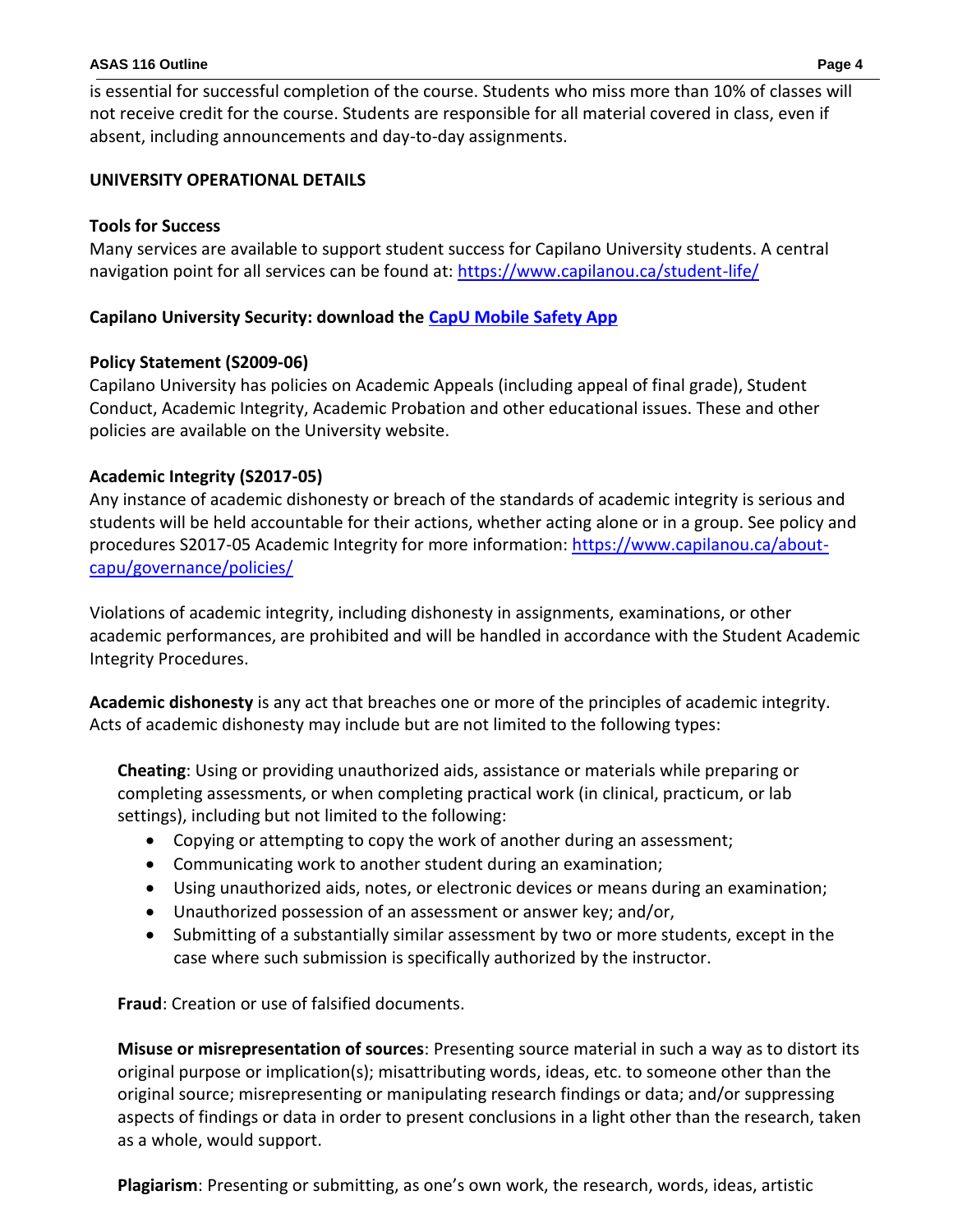imagery, arguments, calculations, illustrations, or diagrams of another person or persons without explicit or accurate citation or credit.

**Self-Plagiarism**: Submitting one's own work for credit in more than one course without the permission of the instructors, or re-submitting work, in whole or in part, for which credit has already been granted without permission of the instructors.

**Prohibited Conduct**: The following are examples of other conduct specifically prohibited:

- Taking unauthorized possession of the work of another student (for example, intercepting and removing such work from a photocopier or printer, or collecting the graded work of another student from a stack of papers);
- Falsifying one's own and/or other students' attendance in a course;
- Impersonating or allowing the impersonation of an individual;
- Modifying a graded assessment then submitting it for re-grading; or,
- Assisting or attempting to assist another person to commit any breach of academic integrity.

# **Sexual Violence and Misconduct**

All Members of the University Community have the right to work, teach and study in an environment that is free from all forms of sexual violence and misconduct. Policy B401 defines sexual assault as follows:

Sexual assault is any form of sexual contact that occurs without ongoing and freely given consent, including the threat of sexual contact without consent. Sexual assault can be committed by a stranger, someone known to the survivor or an intimate partner.

Safety and security at the University are a priority and any form of sexual violence and misconduct will not be tolerated or condoned. The University expects all Students and Members of the University Community to abide by all laws and University policies, including B.401 Sexual Violence and Misconduct Policy and B.401.1 Sexual Violence and Misconduct Procedure (found on Policy page [https://www.capilanou.ca/about-capu/governance/policies/\)](https://www.capilanou.ca/about-capu/governance/policies/).

**Emergencies:** Students are expected to familiarise themselves with the emergency policies where appropriate and the emergency procedures posted on the wall of the classroom.

# **PROGRAM OPERATIONAL DETAILS**

## **Class Participation**

Students must come prepared to contribute to all activities in a positive focused manner.

## **Outside Productions**

Involvement in outside productions during the term affects a student's level of commitment and the quality of program work. The quality and pedagogy of outside productions cannot be guaranteed and may be detrimental to the progress of the student. For these reasons, the Theatre Department will not permit students to be involved with productions, which are not officially part of the program. Students who engage in outside productions will receive 0 for Professional Behaviour and may be asked to leave the program.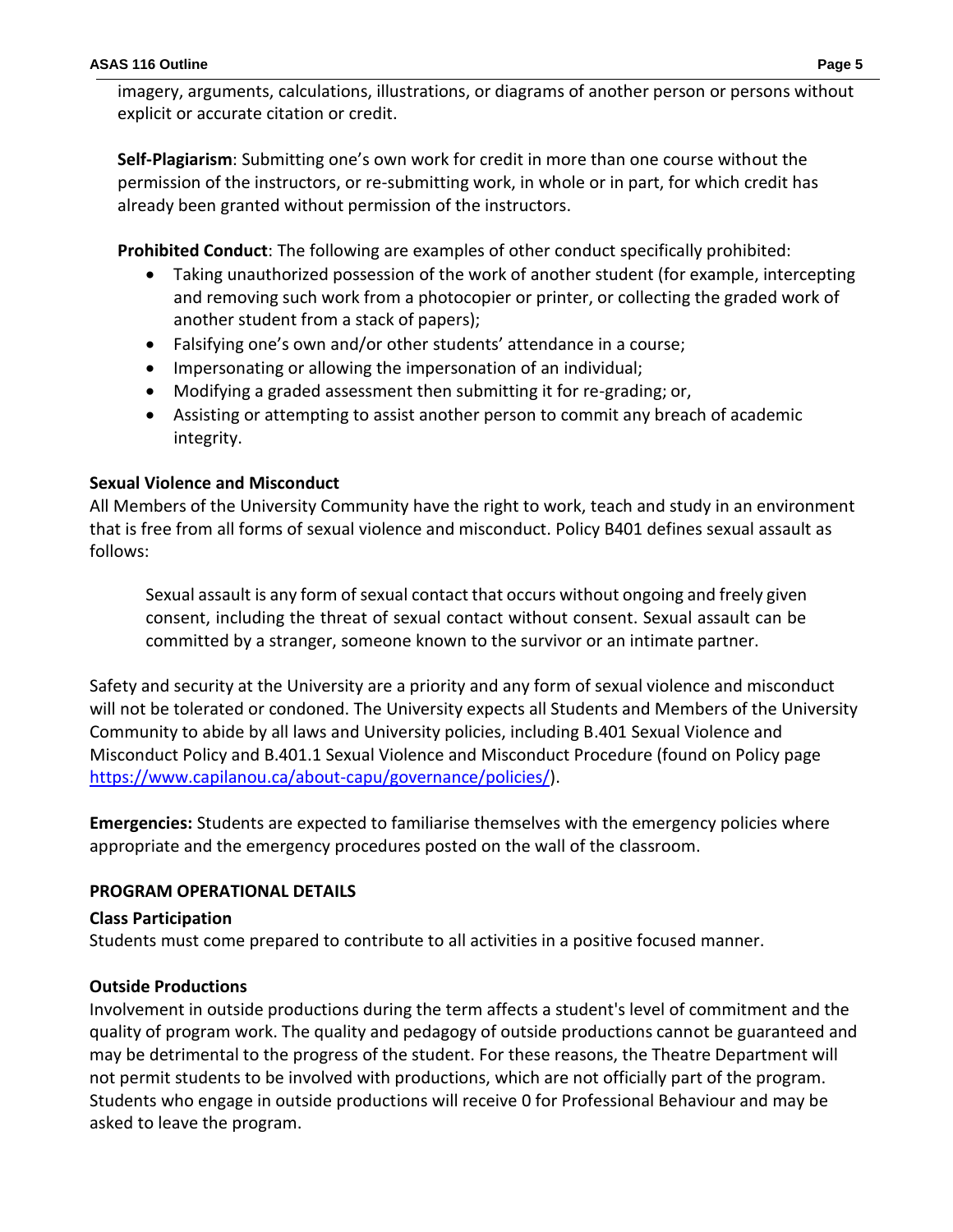# **DEPARTMENT OPERATIONAL DETAILS THEATRE DEPARTMENT** *Standards for Professional Behaviour*

Professional behaviour is essential in employment situations in professional theatre, film, and television. Professional behaviour, combined with professional craft skills are the essential components that casting directors, directors, and producers consider when deciding to cast an actor. Acknowledging this, the Theatre Department fosters professional behaviour by evaluating each student according to these standards.

In classes where professional behaviour forms part of the mark, students will be given interim reports in order to adjust behaviour that needs improvement. Students should be aware that directors consider the actor's professional behaviour reputation when casting. These standards indicate the behaviour that is expected in class, in rehearsal and performance situations, and in all interactions in the Theatre Department environment.

The desired behaviours are described below as "outcomes" which are followed by a list of criteria against which the student's behaviour will be measured.

## **1. Outcome: Creative Integrity**

### **Measurement Criteria: The student demonstrates**

- exploration by showing a willingness to do exercises or take direction designed to increase the boundaries of known skills.
- commitment by participating in rigorous rehearsal and performance activities without sacrificing class and studio work.
- self-motivation by integrating and applying knowledge from all disciplines studied to the tasks at hand (e.g., skills learned in Acting class are applied to show rehearsal, skills learned in Movement and Voice classes are applied to Acting class)
- inspiration by bringing new ideas personal work and to the ensemble

### **2. Outcome: Good Work habits**

### **Measurement Criteria: The student demonstrates**

- punctuality
- regular attendance
- proper attire
	- o **acting classes:** clothing that makes the body neutral: dark-coloured or grey stretchy pants, and dark or grey non-logo t-shirts or sweatshirts. Clothing must cover the entire body.
	- o **movement, voice, and dance classes:** dance wear
	- o **all studio classes:** footwear is dance or rehearsal shoes
	- o **not allowed in studio courses:** jeans, skirts, revealing clothing, outdoor footwear, and jewellery (unless part of a required costume)
	- o **tech classes:** work clothes that can be covered with dirt, dust or paint; sturdy shoes; work gloves.
- good personal hygiene
- preparation for the task by arriving with expected equipment/material
- effective listening skills
- effective note taking and rehearsal notation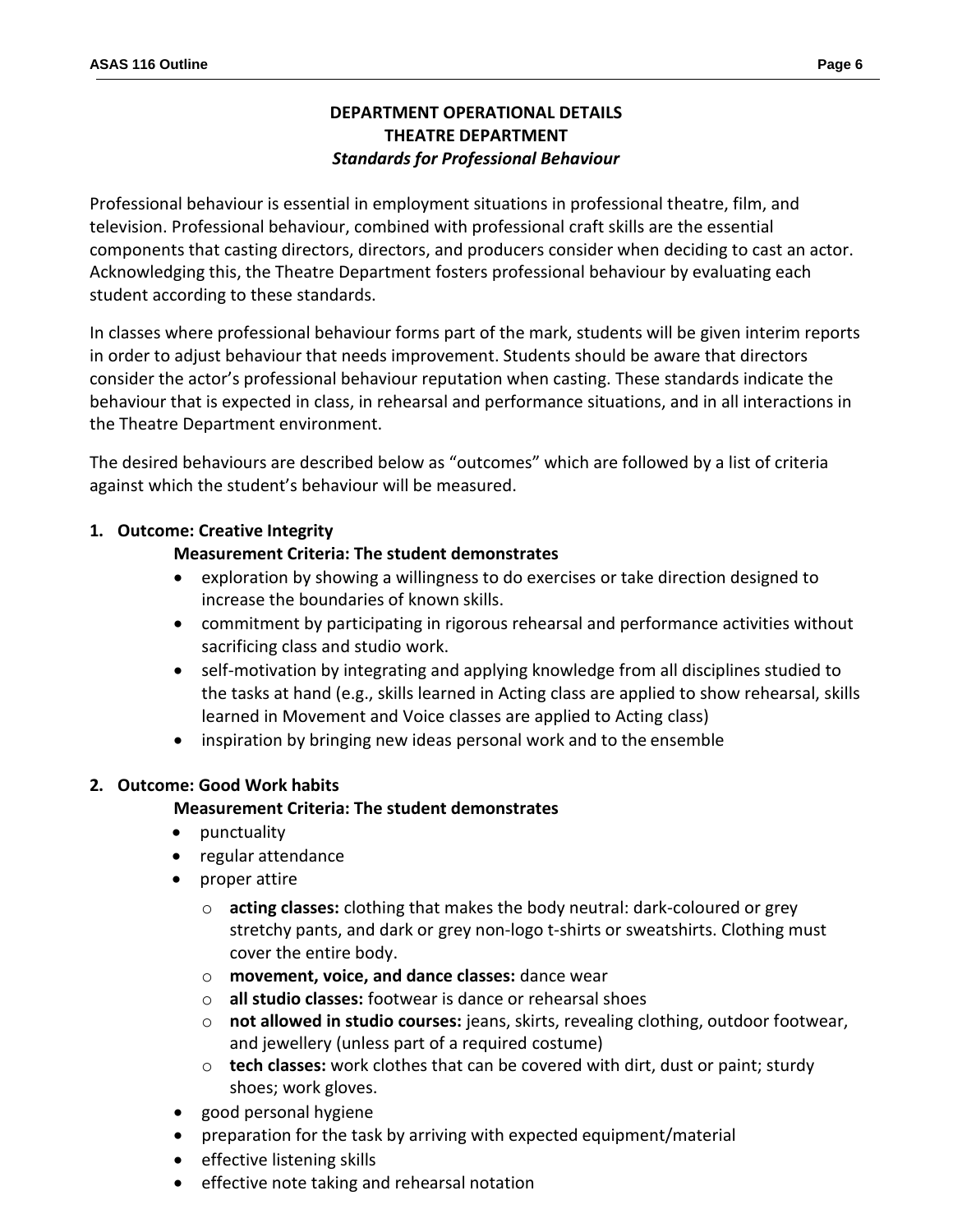### **3. Outcome: The Ability to work in hierarchal situations**

Students must work in both hierarchal and collaborative situations and must develop the discretion to know the difference.

## **Measurement Criteria: The student demonstrates**

- respect for authority
- appropriate response to direction
- $\bullet$  respect for the work of others in supporting positions
- appropriate contribution to the work
- knowledge and use of the proper chain of authority

### **4. Outcome: Ability to Work in ensemble groups**

## **Measurement Criteria: The student demonstrates**

- reinforcement of others by verbally or nonverbally encouraging and supporting others and giving recognition for contribution
- openness and acceptance of others' ideas
- team work by using constructive means to overcome differences of opinion by searching for common ideas and compromising one's own opinion to complete the task
- active participation by contributing to group work
- peer development by reflecting on the work of others and offering sensitive, constructive observation and challenges when called upon
- leadership by proposing goals and tasks, initiating discussion and keeping the group focussed and also leadership by example
- sensitivity to stigmas, multiculturalism, gender
- positive contribution to the energy of the ensemble

## **The student does not demonstrate:**

- aggression, verbal or nonverbal, to behaviour perceived to be hostile or derogatory
- dominating behaviour, by assuming status speaking loudest and most frequently and interrupting
- distracting behaviour which draws attention from the task
- withdrawing behaviour
- defensiveness by overreacting to another member's challenge

### **5. Outcome: Successful Time Management**

### **Measurement Criteria: The student**

- reads and follows schedules
- meets rehearsal deadlines such as line memorization
- has an organized approach to accomplishing tasks
- accomplishes tasks, assignments and projects on time
- respects the time of others by attending scheduled appointments, meetings, and rehearsals
- responds positively under high pressure demands

### **6. Outcome: Self–awareness, Self-care, Self-learning Measurement Criteria: The student demonstrates**

 a reflective practice which allows the student to be aware of the student's own competence